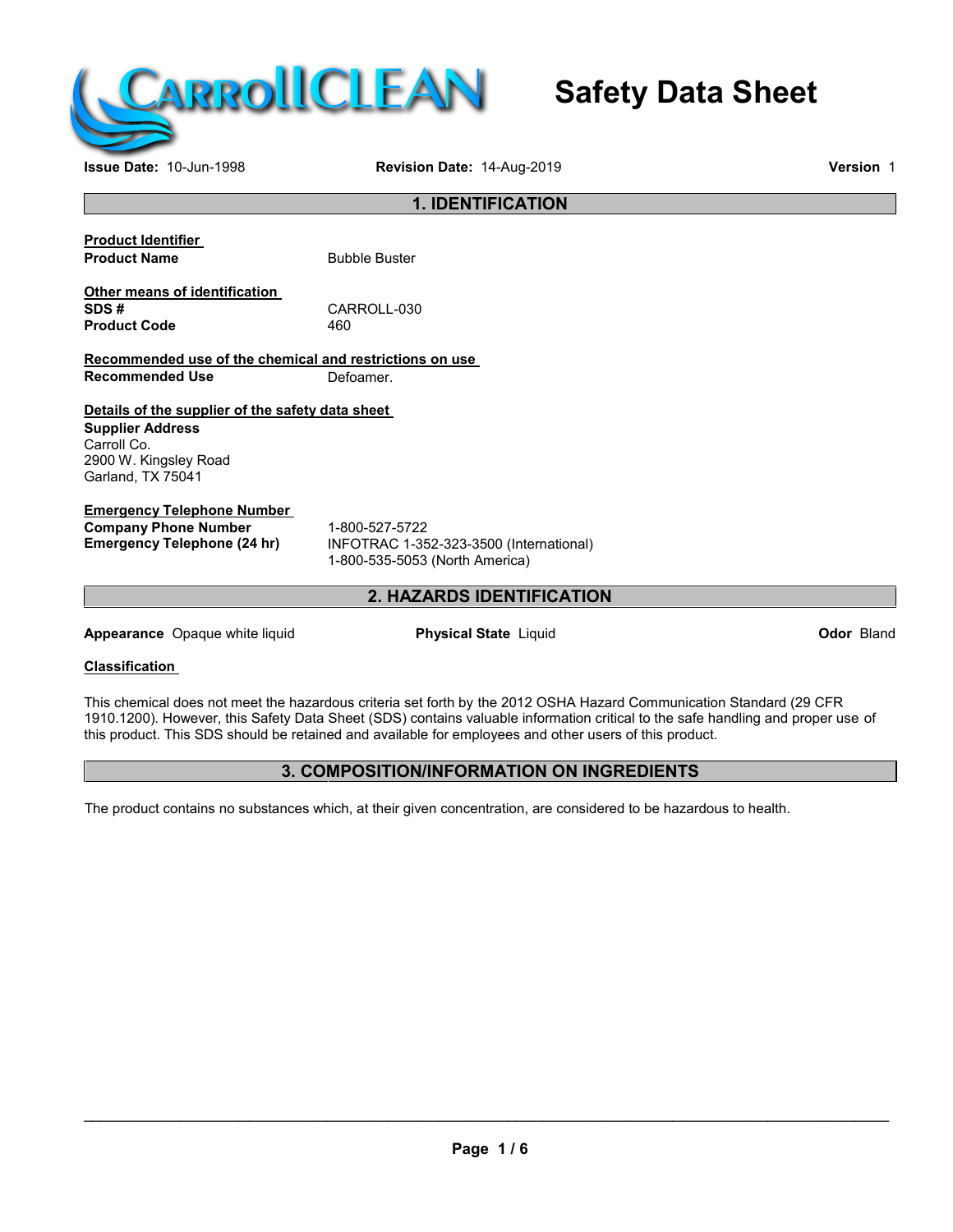#### **4. FIRST-AID MEASURES**

#### **First Aid Measures**

| <b>Eye Contact</b>                         | Rinse immediately with plenty of water, also under the evelids, for at least 15 minutes. If<br>eye irritation persists: Get medical advice/attention. |
|--------------------------------------------|-------------------------------------------------------------------------------------------------------------------------------------------------------|
| <b>Skin Contact</b>                        | Take off contaminated clothing. Wash with plenty of water. If irritation persists, seek<br>medical attention.                                         |
| <b>Inhalation</b>                          | None under normal use conditions.                                                                                                                     |
| Ingestion                                  | Give large quantities of water. Do not induce vomiting. Get medical attention.                                                                        |
| <b>Most important symptoms and effects</b> |                                                                                                                                                       |
| <b>Symptoms</b>                            | Prolonged or repeated skin contact may cause irritation. Eye contact may be slightly<br>irritating.                                                   |
|                                            | Indication of any immediate medical attention and special treatment needed                                                                            |

**Notes to Physician** Treat symptomatically.

### **5. FIRE-FIGHTING MEASURES**

#### **Suitable Extinguishing Media**

Use extinguishing measures that are appropriate to local circumstances and the surrounding environment.

**Unsuitable Extinguishing Media** Not determined.

#### **Specific Hazards Arising from the Chemical**

None known.

#### **Protective equipment and precautions for firefighters**

As in any fire, wear self-contained breathing apparatus pressure-demand, MSHA/NIOSH (approved or equivalent) and full protective gear.

# **6. ACCIDENTAL RELEASE MEASURES**

#### **Personal precautions, protective equipment and emergency procedures**

**Personal Precautions** Use personal protective equipment as required.

#### **Methods and material for containment and cleaning up**

**Methods for Containment** Prevent further leakage or spillage if safe to do so.

| Methods for Clean-Up | Flood area with water and then mop up. Dispose of in accordance with federal, state and |
|----------------------|-----------------------------------------------------------------------------------------|
|                      | local regulations.                                                                      |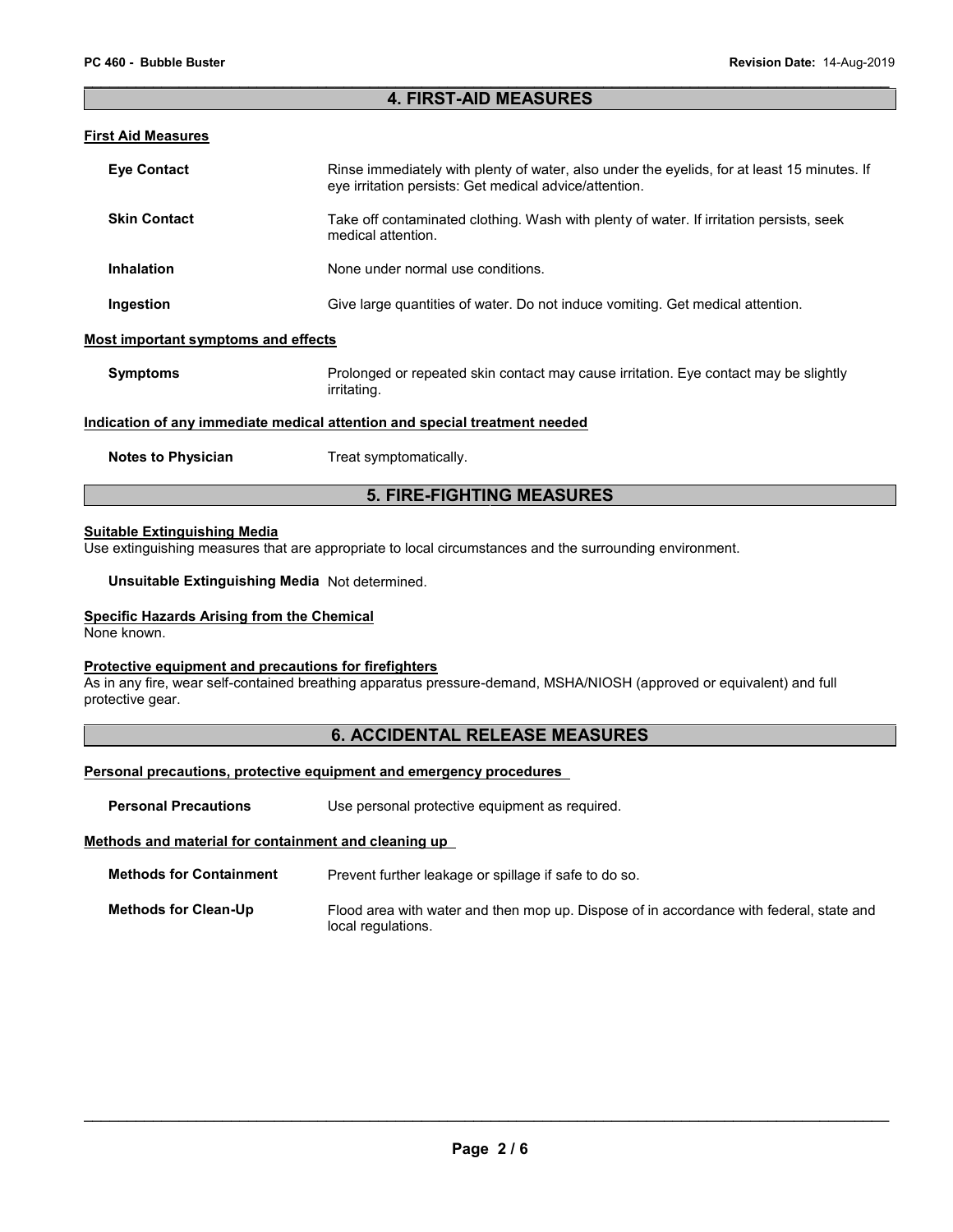# **7. HANDLING AND STORAGE**

#### **Precautions for safe handling**

| <b>Advice on Safe Handling</b> | Handle in accordance with good industrial hygiene and safety practice. Do not destroy or |
|--------------------------------|------------------------------------------------------------------------------------------|
|                                | deface the label.                                                                        |

#### **Conditions for safe storage, including any incompatibilities**

| <b>Storage Conditions</b> | Keep containers tightly closed in a dry, cool and well-ventilated place. Store containers<br>upright. |
|---------------------------|-------------------------------------------------------------------------------------------------------|
| Incompatible Materials    | None known based on information supplied.                                                             |

# **8. EXPOSURE CONTROLS/PERSONAL PROTECTION**

#### **Exposure Guidelines**

| <b>Chemical Name</b> | <b>ACGIH TLV</b> | <b>OSHA PEL</b>                       | <b>NIOSH IDLH</b>          |
|----------------------|------------------|---------------------------------------|----------------------------|
| Trade Secret         | TWA: 20 ppm      | TWA: $20$ ppm                         | IDLH: 1400 ppm             |
|                      | $S^*$            | TWA: 70 mg/m <sup>3</sup>             | TWA: $20$ ppm              |
|                      |                  | (vacated) TWA: 20 ppm                 | TWA: 70 mg/m <sup>3</sup>  |
|                      |                  | (vacated) TWA: 70 mg/m <sup>3</sup>   | STEL: 30 ppm               |
|                      |                  | (vacated) STEL: 30 ppm                | STEL: $105 \text{ mg/m}^3$ |
|                      |                  | (vacated) STEL: 105 mg/m <sup>3</sup> |                            |
|                      |                  | (vacated) $S^*$                       |                            |
|                      |                  |                                       |                            |

#### **Appropriate engineering controls**

**Engineering Controls** Apply technical measures to comply with the occupational exposure limits.

#### **Individual protection measures, such as personal protective equipment**

| <b>Eye/Face Protection</b>      | Avoid contact with eyes.                                       |
|---------------------------------|----------------------------------------------------------------|
| <b>Skin and Body Protection</b> | No protective equipment is needed under normal use conditions. |
| <b>Respiratory Protection</b>   | Ensure adequate ventilation, especially in confined areas.     |

**General Hygiene Considerations** Handle in accordance with good industrial hygiene and safety practice.

# **9. PHYSICAL AND CHEMICAL PROPERTIES**

#### **Information on basic physical and chemical properties**

| <b>Physical State</b><br>Appearance<br>Color | Liauid<br>Opaque white liquid<br>White | Odor<br><b>Odor Threshold</b> | Bland<br>Not determined |
|----------------------------------------------|----------------------------------------|-------------------------------|-------------------------|
| <b>Property</b>                              | <b>Values</b>                          | Remarks • Method              |                         |
| pН                                           | Not determined                         |                               |                         |
| <b>Melting Point/Freezing Point</b>          | Not available                          |                               |                         |
| <b>Boiling Point/Boiling Range</b>           | Not determined                         |                               |                         |
| Flash Point                                  | None (will not burn)                   |                               |                         |
| <b>Evaporation Rate</b>                      | Not determined                         |                               |                         |
| Flammability (Solid, Gas)                    | n/a-liquid                             |                               |                         |
| <b>Upper Flammability Limits</b>             | Not determined                         |                               |                         |
| <b>Lower Flammability Limit</b>              | Not determined                         |                               |                         |
| Vapor Pressure                               | Not available                          |                               |                         |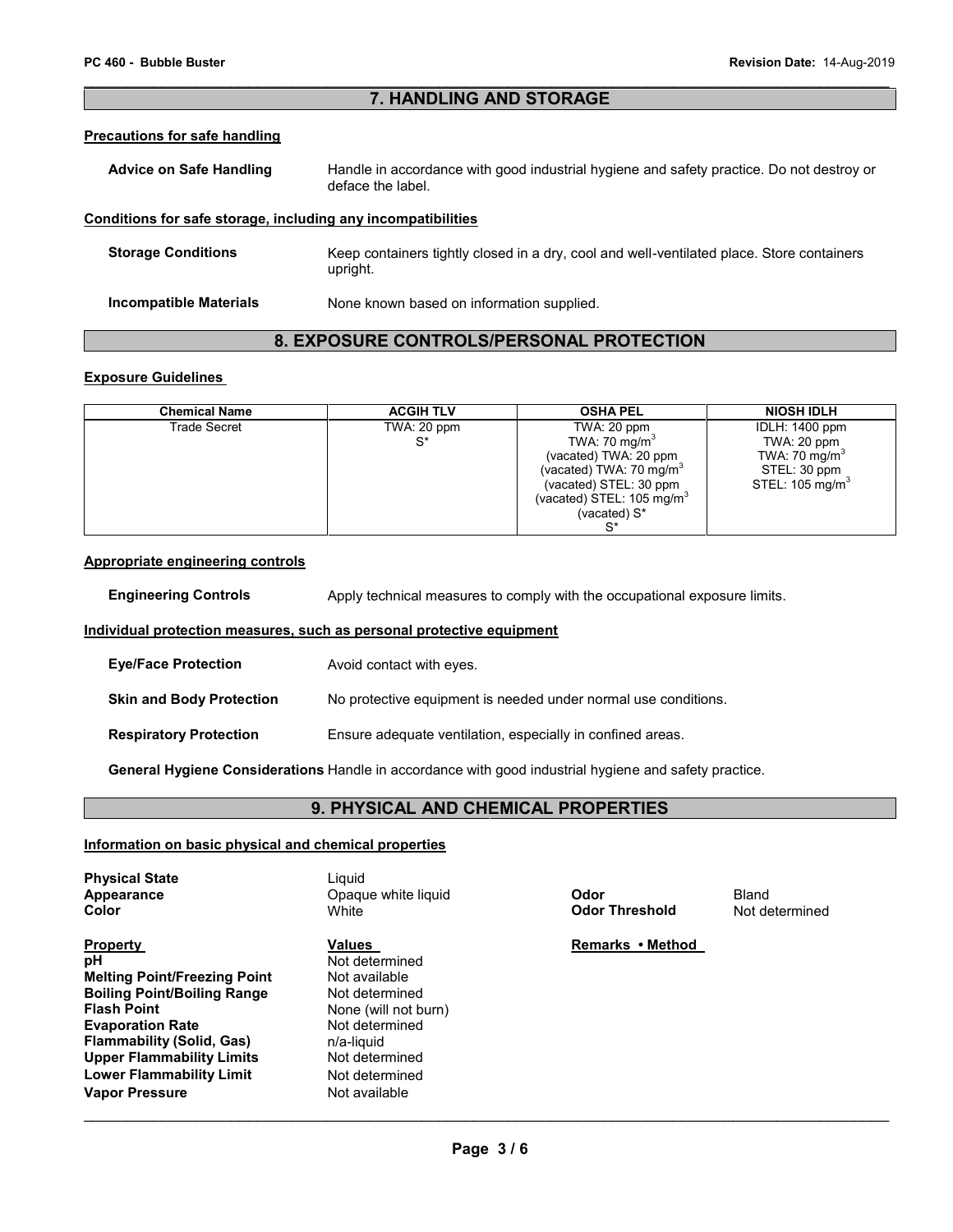| PC 460 - Bubble Buster           |                    |                  | Revision Date: 14-Aug-2019 |
|----------------------------------|--------------------|------------------|----------------------------|
| Property                         | Values             | Remarks • Method |                            |
| <b>Vapor Density</b>             | Not determined     |                  |                            |
| <b>Specific Gravity</b>          | 1.00               | (1=Water)        |                            |
| <b>Water Solubility</b>          | Completely soluble |                  |                            |
| Solubility in other solvents     | Not determined     |                  |                            |
| <b>Partition Coefficient</b>     | Not determined     |                  |                            |
| <b>Auto-ignition Temperature</b> | Not determined     |                  |                            |
| <b>Decomposition Temperature</b> | Not determined     |                  |                            |
| <b>Kinematic Viscosity</b>       | Not determined     |                  |                            |
| <b>Dynamic Viscosity</b>         | Not determined     |                  |                            |
| <b>Explosive Properties</b>      | Not determined     |                  |                            |
| <b>Oxidizing Properties</b>      | Not determined     |                  |                            |

# **10. STABILITY AND REACTIVITY**

# **Reactivity**

Not reactive under normal conditions.

#### **Chemical Stability**

Stable under recommended storage conditions.

#### **Possibility of Hazardous Reactions**

None under normal processing.

#### **Conditions to Avoid**

None known.

#### **Incompatible Materials**

None known based on information supplied.

#### **Hazardous Decomposition Products**

None known based on information supplied.

# **11. TOXICOLOGICAL INFORMATION**

#### **Information on likely routes of exposure**

| <b>Product Information</b> |                                                                                                       |
|----------------------------|-------------------------------------------------------------------------------------------------------|
| <b>Eye Contact</b>         | Avoid contact with eyes.                                                                              |
| <b>Skin Contact</b>        | Avoid contact with skin.                                                                              |
| <b>Inhalation</b>          | Under normal conditions of intended use, this material is not expected to be an inhalation<br>hazard. |
| Ingestion                  | Do not taste or swallow.                                                                              |

#### **Component Information**

| <b>Chemical Name</b> | Oral LD50            | <b>Dermal LD50</b>     | <b>Inhalation LC50</b>   |
|----------------------|----------------------|------------------------|--------------------------|
| Trade Secret         | $> 17$ g/kg (Rat)    | > 2 g/kg (Rabbit)      |                          |
| Trade Secret         | $= 7600$ mg/kg (Rat) |                        | $\overline{\phantom{0}}$ |
| Trade Secret         | $= 1050$ mg/kg (Rat) | $=$ 310 mg/kg (Rabbit) | -                        |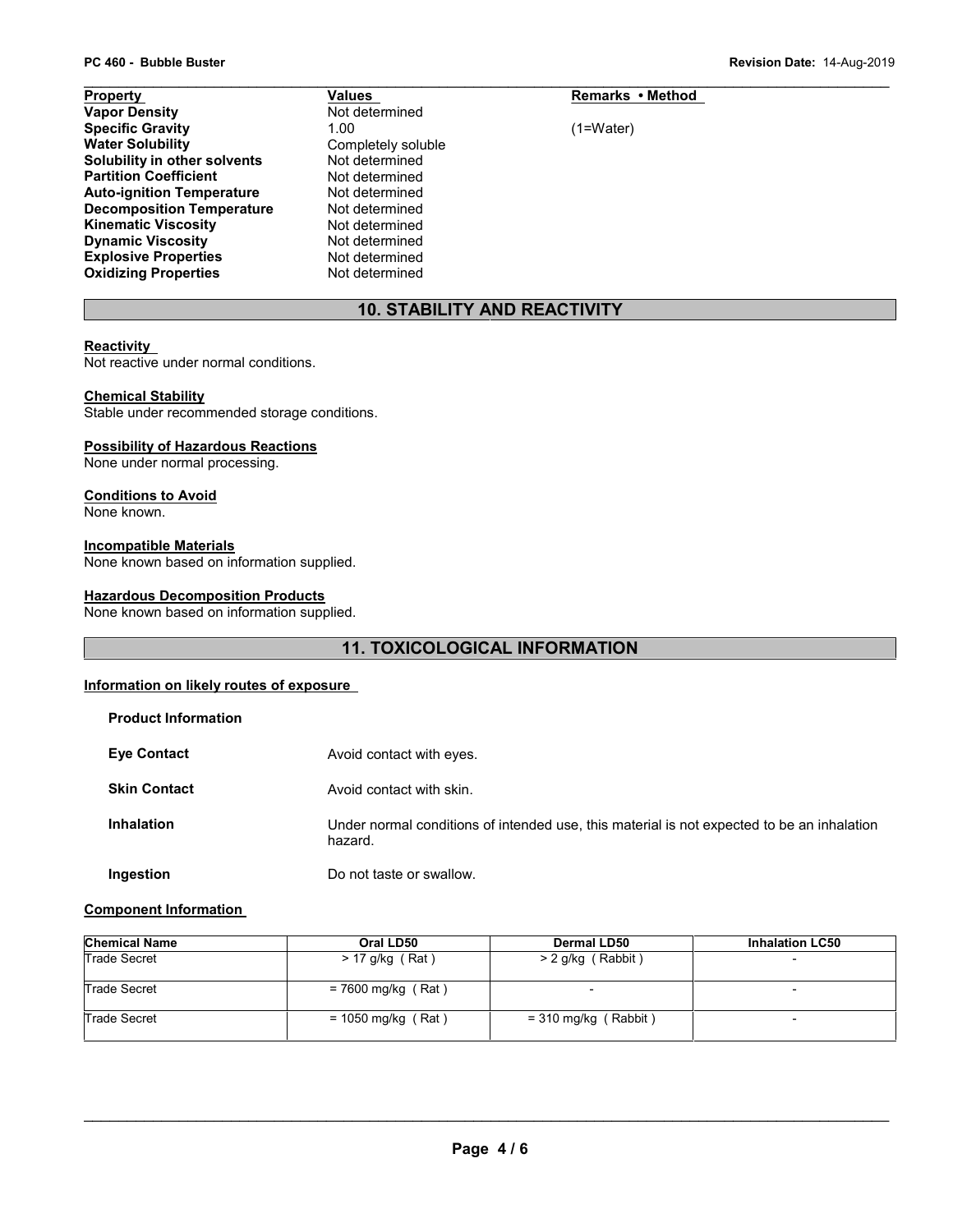# **PC 460 - Bubble Buster**<br>**PC 460 - Bubble Buster**<br>Information on physical, chamical and toxical arises offects **Information on physical, chemical and toxicological effects**

**Symptoms** Please see section 4 of this SDS for symptoms.

#### **Delayed and immediate effects as well as chronic effects from short and long-term exposure**

**Carcinogenicity** Not classifiable as a human carcinogen.

#### **Numerical measures of toxicity**

Not determined

# **12. ECOLOGICAL INFORMATION**

#### **Ecotoxicity**

An environmental hazard cannot be excluded in the event of unprofessional handling or disposal.

| <b>Chemical Name</b> | Algae/aquatic plants                                            | Fish                                                                                                                                                         | <b>Toxicity to</b><br>microorganisms | <b>Crustacea</b>                     |
|----------------------|-----------------------------------------------------------------|--------------------------------------------------------------------------------------------------------------------------------------------------------------|--------------------------------------|--------------------------------------|
| Trade Secret         | 1000: 72 h<br>Pseudokirchneriella<br>subcapitata mg/L EC50      |                                                                                                                                                              |                                      |                                      |
| Trade Secret         | 28: 96 h Pseudokirchneriella<br>subcapitata mg/L EC50<br>static | 350: 96 h Lepomis<br>macrochirus mg/L LC50<br>static 375 - 460: 96 h<br>Oncorhynchus mykiss mg/L<br>LC50 1000: 96 h<br>Brachydanio rerio mg/L<br>LC50 static | $EC50 = 57.0$ mg/L 30 min            | 100: 24 h Daphnia magna<br>mg/L EC50 |

# **Persistence/Degradability**

Not determined.

#### **Bioaccumulation**

Not determined.

#### **Mobility**

Not determined.

#### **Other Adverse Effects**

Not determined

# **13. DISPOSAL CONSIDERATIONS**

#### **Waste Treatment Methods**

| Disposal of Wastes     | Disposal should be in accordance with applicable regional, national and local laws and<br>regulations. |
|------------------------|--------------------------------------------------------------------------------------------------------|
| Contaminated Packaging | Disposal should be in accordance with applicable regional, national and local laws and<br>regulations. |

# **14. TRANSPORT INFORMATION**

| <b>DOT</b>  | Not regulated |
|-------------|---------------|
| <b>IATA</b> | Not regulated |
| <b>IMDG</b> | Not regulated |